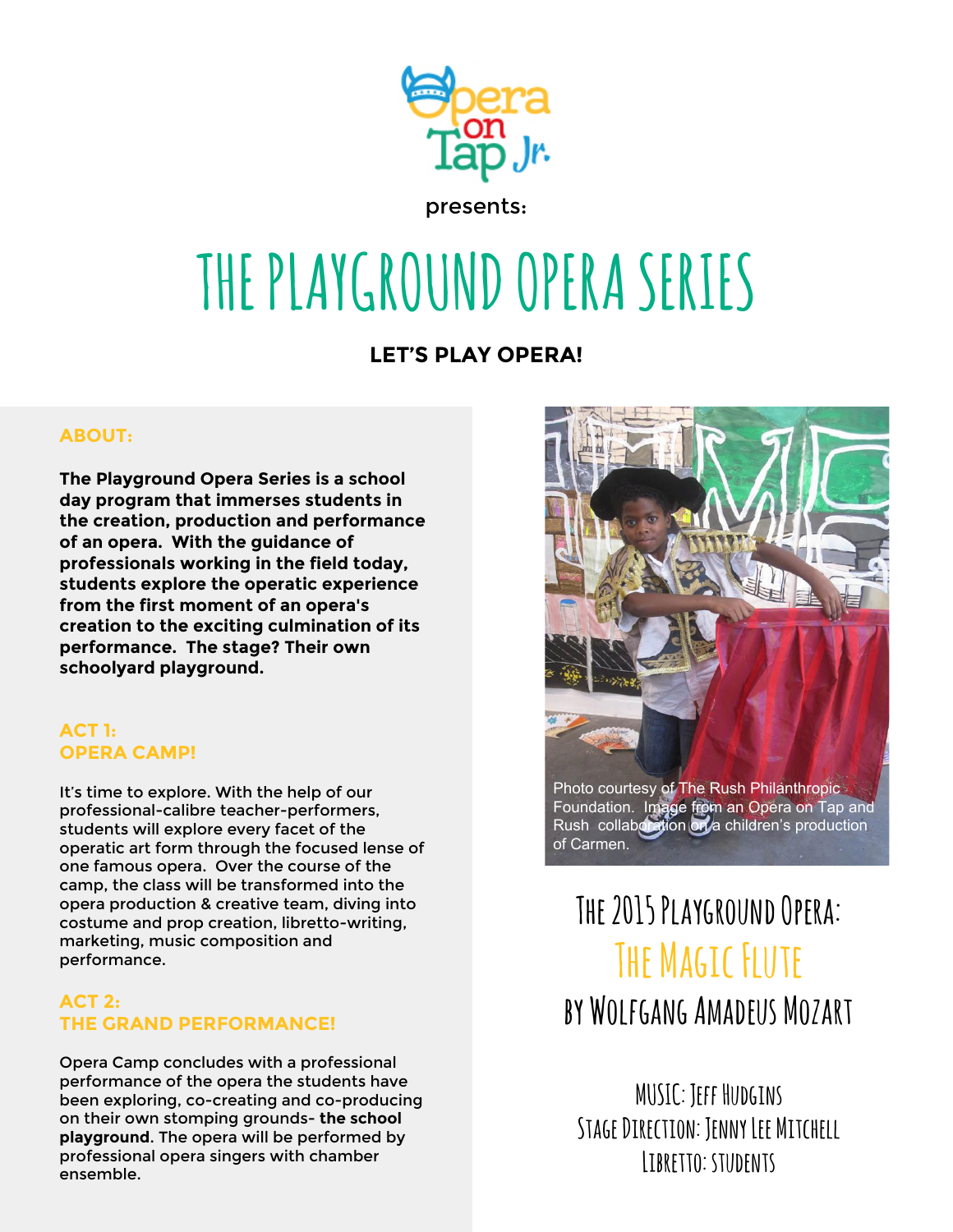

### **OPERA CAMP SESSIONS**

#### **SESSION 1: FORMING THE CREATIVE & PRODUCTION TEAM**

Teacher-performers and students get to know each other and explore the basic concepts behind the creation and performance of an opera. Students will be introduced to the story and music of the opera they're about to help us produce- The Magic Flute. A choral example from The Magic Flute is taught to the class. Opera on Tap will provide CDs, helpful handouts, and a keyboard to support this session. Students will be engaged as part of the community of people who will create the Playground Opera performance.

#### **SESSIONS 2-3: WRITE IT!**

Our new team dives in to plot-writing and character exploration. Their mission? To tell the story of this very famous opera in their own words for their peers. At the end of session 3 there will be a student-led reading of the 'libretto' the students have written.

#### **SESSION 4: BUILD IT!**

In session 4 our team focuses on costumes and prop creation. Opera is not just about singing after all! Our team is visited by our professional costume designer Ramona Ponce. With Ramona's help and the help of our teacher-performers, the team goes to work building props and costume pieces for the Playground Opera performance at the end of opera camp.



# **the playground opera series helps students:**

**boost their confidence**

**build stronger friendships**

**discover their innate musicality**

**build listening and reading comprehension**

**develop clear ideas**

**problem-solve creatively**

**THINK IMAGINATIVELY**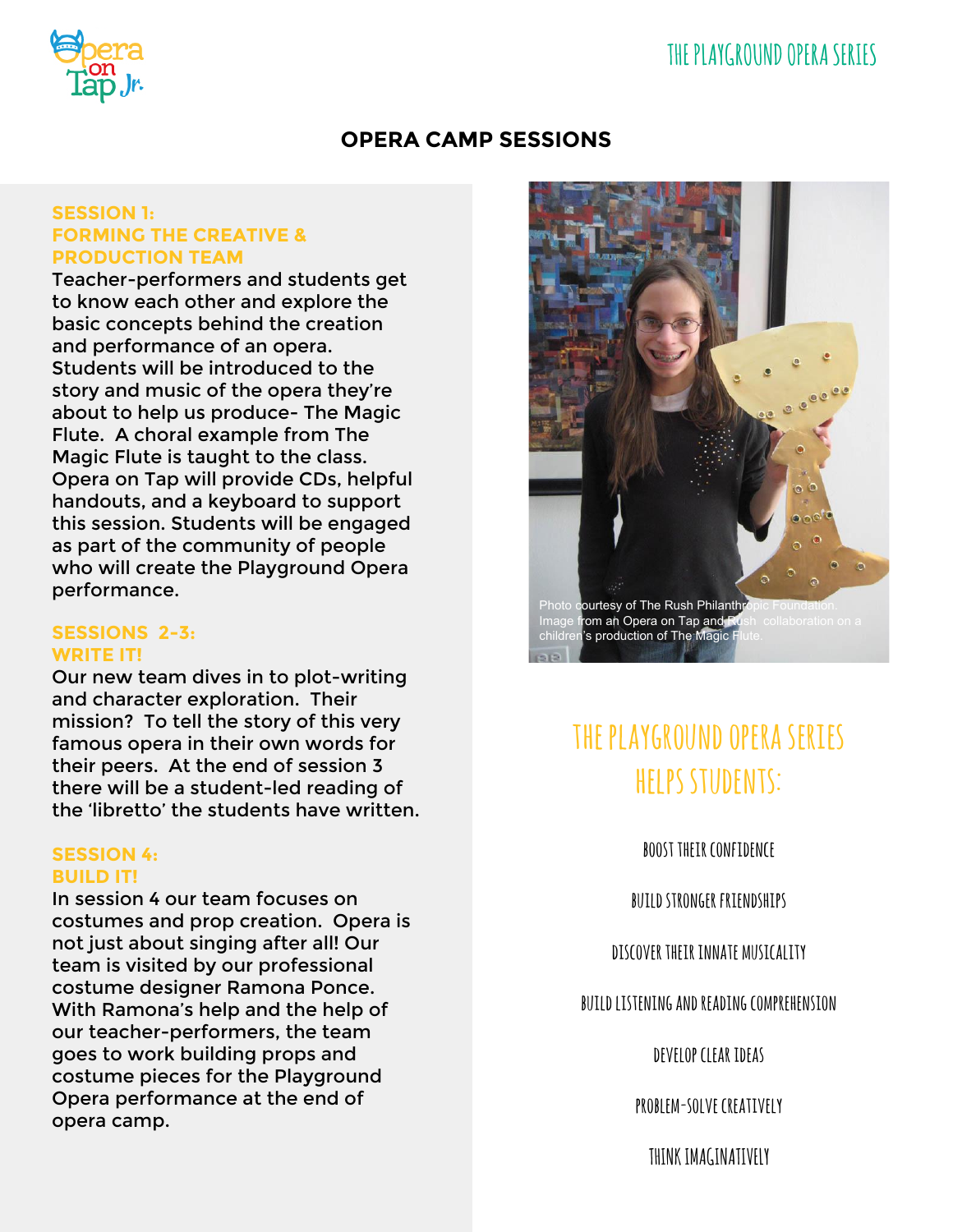# **THE PLAYGROUND OPERA SERIES**



### **OPERA CAMP SESSIONS**

#### **SESSIONS 5: SING A SONG**

Our team is introduced to the concept of voice types. Our teacherperformers guide them through the different categories of classical voice through both singing and audio samples. The class will rehearse the choral piece they were taught in Session 1. As our team explores the singing process they will be introduced to the classic musical structure of opera (Aria, Recitative, and Ensemble). In addition, they will be introduced to the concept of emotional singing- singing for theater.

#### **SESSION 6: FEEL IT!**

Our team continues to explore performance practices in opera. Teacher-performers lead them through physical and mental exercises to help build character and expressive singing in performance.

#### **SESSIONS 7: SELL IT!**

Opera is a business as well as an artform! Someone has to sell the tickets. In this session, our team creates promotional materials for the Playground Opera performance, guided by our teacher-professionals and with the help of a guest arts marketing professional.

#### **OPTIONAL SESSIONS!**

There are so many facets of opera. In addition to the core sessions we offer, here are a couple optional sessions we can add on: **In-depth Rehearsal**- Staging and Managing the Performance **Choreography in Opera-** Let's dance!



# **the playground opera series helps students:**

**FOLLOW DIRECTION**

**DEVELOP PERFORMANCE SKILLS**

**PERFORM IN AN ENSEMBLE**

**MAINTAIN FOCUS**

**BUILD PHYSICAL STAMINA**

**EXPLORE NEW LANGUAGES**

**INCREASE VOCABULARY**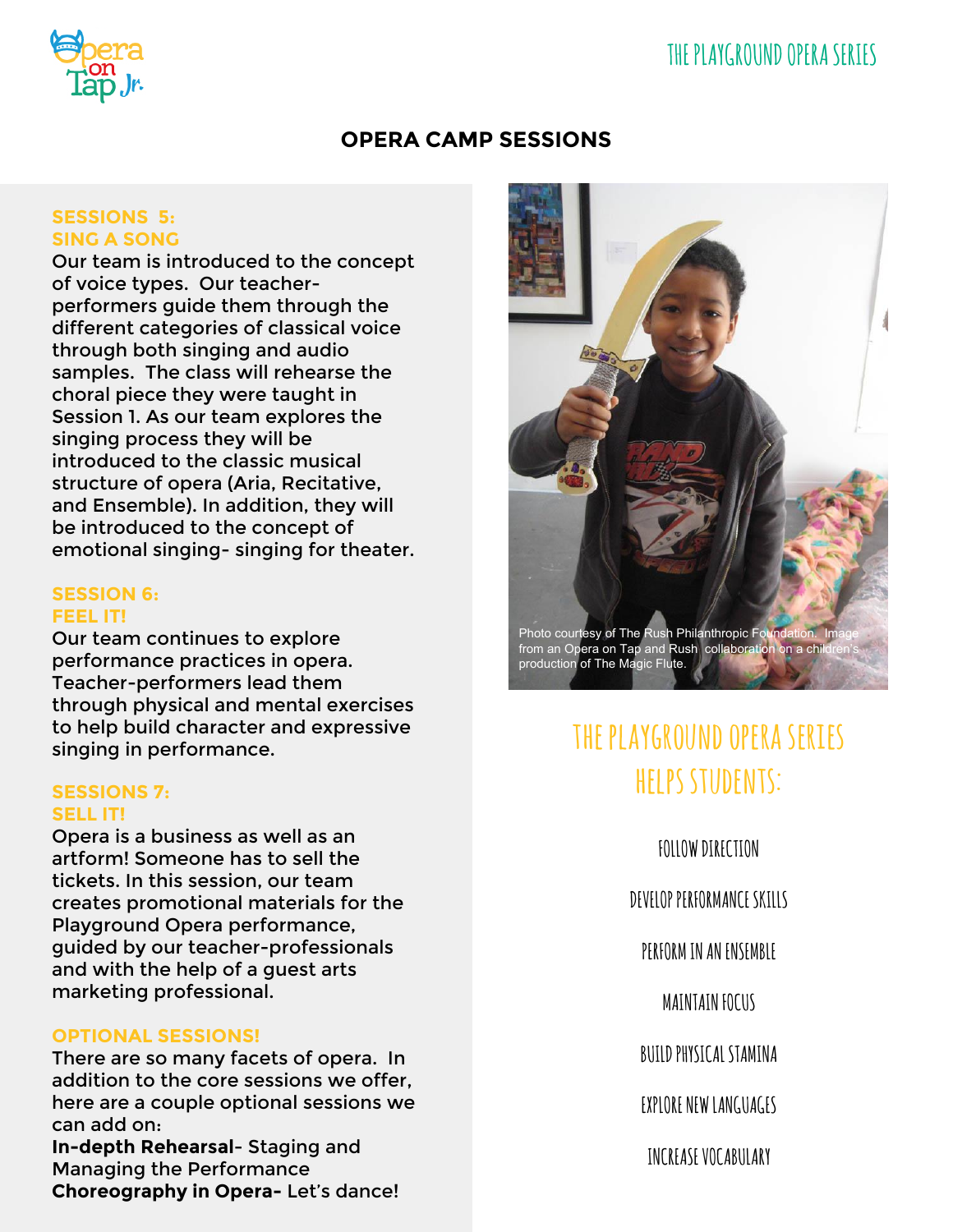# **THE PLAYGROUND OPERA SERIES**

### **ARTISTIC STAFF FOR 2015**

**JENNY LEE MITCHELL (stage director)** is a director, singer, actor and musician. She was born in New York City and received her theater training at The Experimental Theater Wing of New York University, studying with various teachers including Anne Bogart and Elizabeth Swados. During her time there, she also played improvised piano music for various movement classes at ETW. To further her vocal studies Jenny moved to Germany to study voice with the Greek soprano Anna Kapinati. She remained in Europe for 15 years performing in musical theater, opera and operetta, working with directors including Roman Polanski and opera guru Harry Kupfer. Productions include: DANCE OF THE VAMPIRES, MOZART!, LUDWIG II, FAME, FALSETTOS, JEKYLL AND HYDE, THE ROCKY HORROR SHOW, A CHRISTMAS CAROL, THE ELEPHANT MAN and ORPHEUS IN THE UNDERWORLD.

**JEFF HUDGINS (music arranger and director)** writes music and plays saxophones and clarinets, and co-leads Brooklyn's own Bombay Rickey along with singer/composer Kamala Sankaram and guitarist/composer Drew Fleming. In addition, Jeff has been working with the collective Anti-Social Music, songwriter Matt Bauer, composer Daniel Goode, the band Bowery Boy Blue, and has in the past worked with John Zorn, Alarm Will Sound, amongst countless others. Jeff is also a founding member of Collide Quartet, a saxophone quartet for people who don't like saxophones. Some recent distinctions of note include Collide's US premiere of Tim Berne's Quicksand with the composer (Philadelphia 2009) and being part of the cast of Sankaram's award-winning Miranda, which had its debut at New York's HERE Arts Center in January 2012.

**RAMONA PONCE (costume designer/props)** started her costume career at the Ridiculous Theatrical Company. Since then, she has established long-standing relationships with a number of theater and film companies around town, including T. W.E.E.D. Theatre Group, The Hotel Savant, Opera On Tap, Theater The and Making Light. Theatrical productions are mainly new works in musical theater, comedies, drama and dance. She also costumes and accessorizes individual performance artists such as The Fabulous LuLu LoLo, Poor Baby Bree, Lypsinka and Varla Jean Merman.